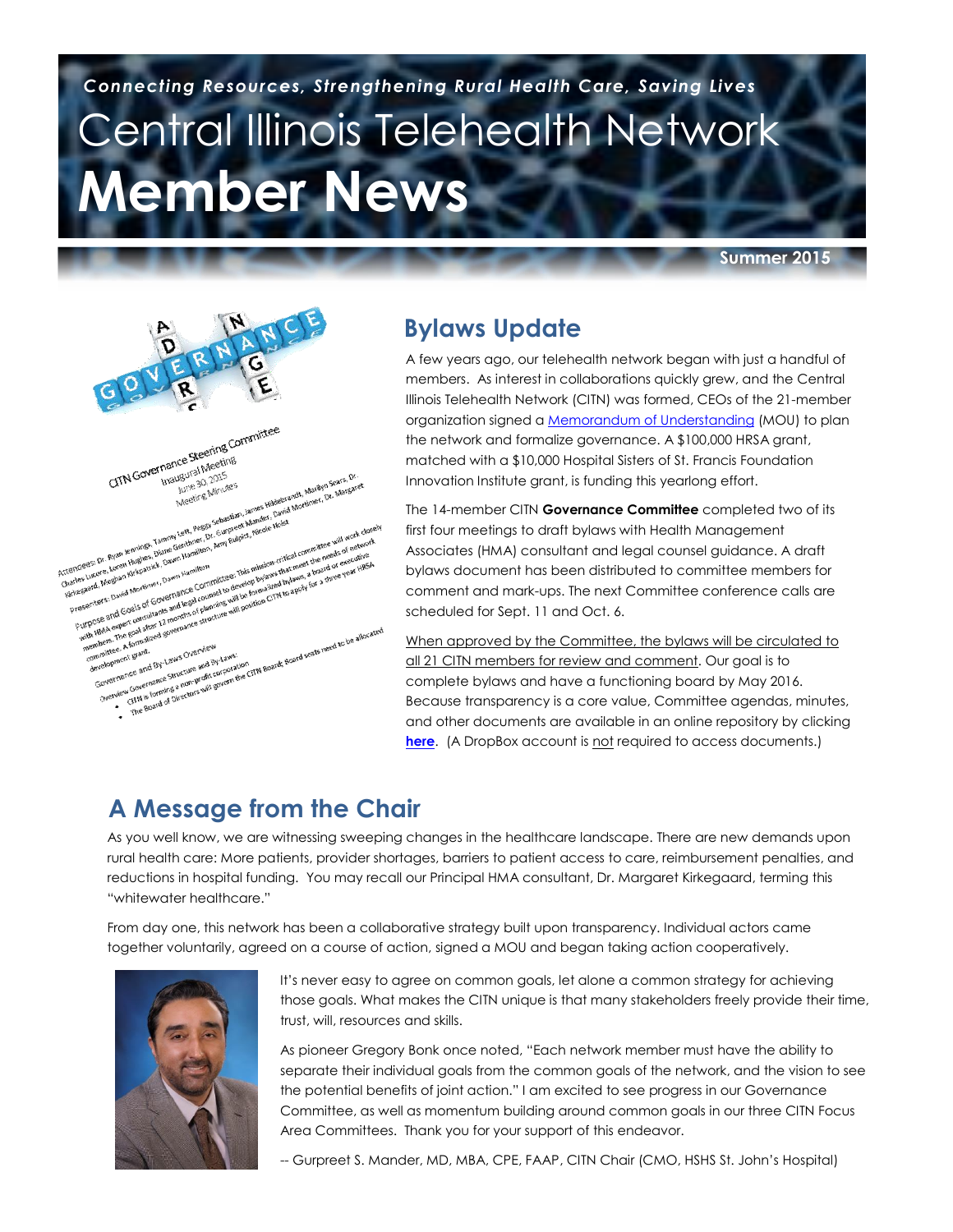#### **Learning from a Best Practice**

On July 6, our CITN team and HMA consultants spoke by conference call with Rena Brewer, RN, MA, to learn about the **[Georgia Partnership for TeleHealth](http://www.gatelehealth.org/index.php/about/about-gpt/)** (GPT), a mature best practice network that is vertically integrated (i.e. not just hospitals). The call goals were to learn about GPT's governance formation process, board development, and how the network became sustainable after significant startup grant funding. GPT currently has nine board members, is a nonprofit with bylaws, and the network serves 500 members. After much planning, GPT's first clinical encounter was in January 2006. Today it provides a robust menu of telemedicine services to members.

GPT may be a very different model from CITN: It is more of a clearinghouse like a "lending library" or public utility model. It creates value by serving as a kind of brokerage, linking members to services, but leaving the marketing to

its members. GPT connects partners to each other and they build their own relationships. Each partner pays about a \$220 monthly network fee for a full menu of services. (Note: With a huge statewide volume of tele-psych ED and OP consults, the GPT model may be of interest to the CITN Tele-Behavioral Health Committee.)



Interoperability is accomplished since all members use the same software tool to exchange digital images. Otherwise, GPT is "agnostic" about equipment. Partners can use any type of their own equipment. Although GPT provides equipment recommendations, members may use their own laptops or applications (Cisco, Polycom, Mozy or Logitech) and most systems are compatible. GPT provides in-house 24/7 IT support.

Many thanks to Becky Sanders and Jonathan Neufeld from the [Upper Midwest Telehealth Resource Center](http://www.umtrc.org/) (UMTRC)—who also serve as CITN Advisors—for facilitating our introduction to GPT and hosting our call.



*CITN presented its Telemedicine Pioneer Award to Hillsboro Area Hospital's Rex Brown, CEO, and David Harrison, VP of Patient Care Services and CNO*

#### **CITN Telemedicine Pioneer Award**

On June 3, Administrative leaders at Hillsboro Area Hospital were presented with the Telemedicine Pioneer Award. The first annual award was announced on June 3 at the CITN CEO and member meeting at the Chiara Center in Springfield, Illinois. The award was accepted on behalf of the hospital by Rex Brown, CEO, and David Harrison, VP of Patient Care Services and CNO.

In presenting the award, Dr. Gurpreet Mander, CITN Chair and CMO of HSHS St. John's Hospital, commended hospital leaders. "This Telemedicine Pioneer Award recognizes ground-breaking work in operationalizing a tele-stroke program, working with credentialing, training emergency department staff, providing radiology access, and learning new protocols for using telemedicine," Dr. Mander said. "After operationalizing our tele-stroke program as a network, Hillsboro Area Hospital was the first rural hospital to request a videoconference neurologist consult for a stroke patient."

Hillsboro Area Hospital requested its first neurologist specialist referral in April 2014 when the network was newly launched—the only tele-stroke referral request that month. Just 12 months later, a dozen hospitals were participating in the mostly rural network with 44 tele-stroke neurology consultation requests for that month.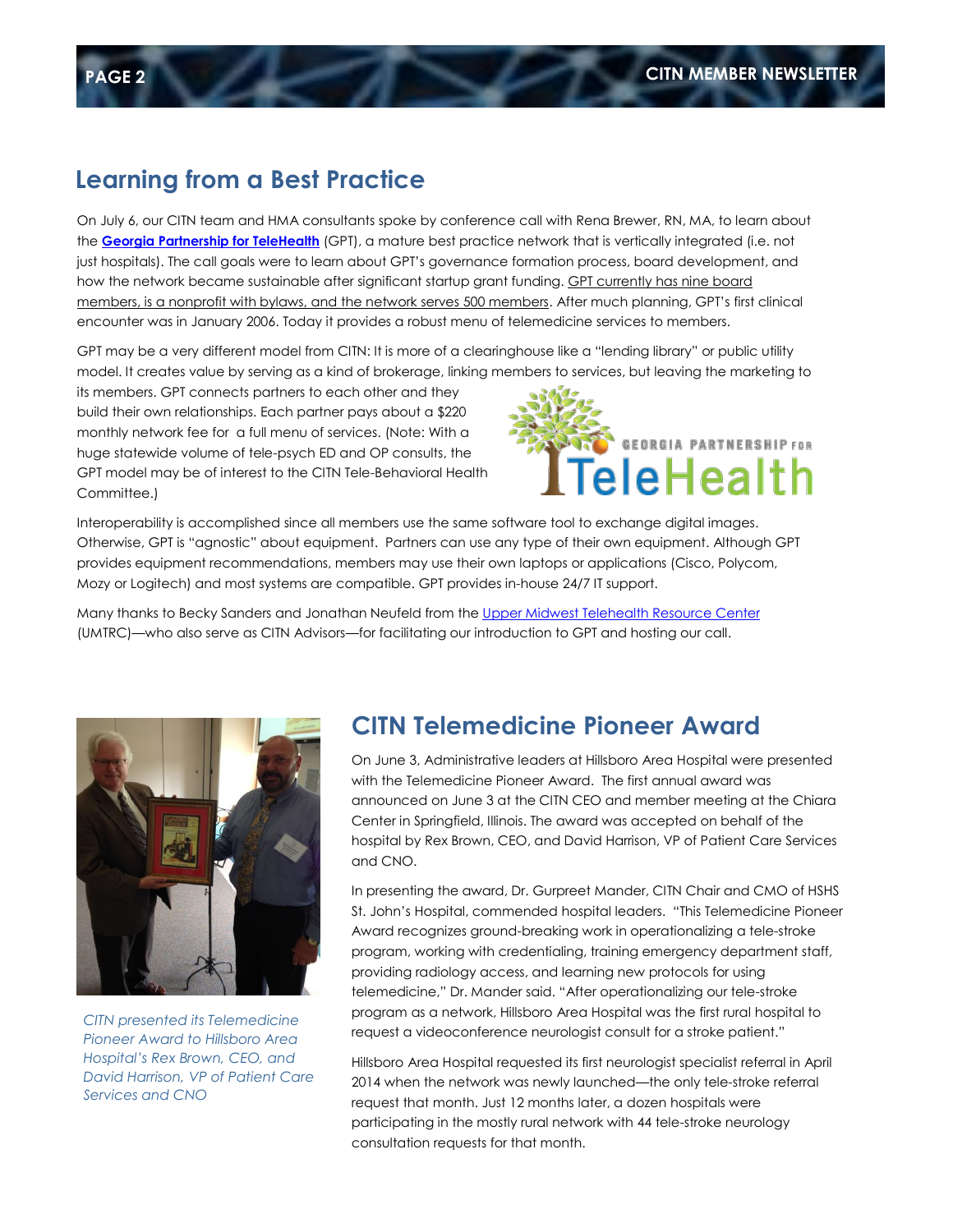#### **A CITN Grant Prospect for 2016: HRSA Rural Health Network Development Grant**

One possibility to take CITN planning to the next level (after formalizing bylaws and establishing a board) is the HRSA Rural Health Network Development Program. Once announced, this grant opportunity may be approximately \$900,000 over three years. While CITN's current HRSA "Planning" grant is a kind of baby step for network creation, a "Development" grant would allow our network to fund several critical staffing positions identified in the five year strategic plan.

The opportunity is offered every three years and the last funding opportunity announcement (FOA) is availabl[e here.](https://www.dropbox.com/s/phjdzhdeac48jw3/Old%20HRSA%20RHND%20Development%20FOA%20%28FY%202013%29.pdf?dl=0) (A previous FOA is often a good indicator of the next round of funding and timeline, but Congress sometimes enacts legislative changes.) CITN team leaders have been speaking with and learning from networks that currently have HRSA Development Program grants, and it seems to be a good fit for what our network would like to do.

# **CITN Grants Summary (\$1 million in funding)**

As noted in the CITN Strategic Plan, grant funding alone is not sustainable. However, federal, state and private foundation grants are helpful "accelerators" as our network works to build a sustainable model. As accelerators, grant funding such as the \$1 million below, helps propel our work to accomplish years of work in just a short period of time.

| <b>CITN Grant</b>                                                                                                     | <b>Amount</b> | <b>Purpose</b>                                                                                                                                                                    | <b>Duration/Status/Applicant</b>                                                                                                                                             |
|-----------------------------------------------------------------------------------------------------------------------|---------------|-----------------------------------------------------------------------------------------------------------------------------------------------------------------------------------|------------------------------------------------------------------------------------------------------------------------------------------------------------------------------|
| <b>HRSA Rural Health</b><br><b>Network Planning</b><br>(Year 1)                                                       | \$85,000      | Conduct a needs<br>assessment and five-year<br>strategic plan for 17<br>network member hospitals                                                                                  | 12 months/Successfully completed<br>May 31, 2015/HSHS St. Francis<br>Hospital (Litchfield)                                                                                   |
| USDA Distance &<br>Learning<br>Telemedicine (DLT)                                                                     | \$181,000     | To secure telemedicine<br>equipment for Havana,<br>Pana and Shelbyville (to<br>participate in telestroke)                                                                         | Three years/Equipment delivered<br>& operationalized in April-May<br>2015 with patient neuro<br>calls/HSHS St. John's Hospital                                               |
| Connections for<br>Cardiovascular<br>Health <sup>SM</sup><br>A program of the<br>AstraZeneca HealthCare<br>Foundation | \$206,000     | <b>Expanding the Tele-Heart</b><br>Pathway (heart failure<br>remote monitoring) for high<br>risk and fragile patients in<br>13 underserved rural and<br>urban outpatient settings | 12 months/new program pilots<br>launched and enrolling<br>patients/HSHS St. John's Hospital<br>and Prairie Heart Institute                                                   |
| <b>HRSA Rural Health</b><br><b>Network Planning</b><br>(Year 2)                                                       | \$100,000     | To formalize 21-member<br>network governance and a<br>board, and continue<br>planning in three new<br>telemedicine focus areas                                                    | 12 months/in progress/HSHS St.<br>Francis Hospital (Litchfield)                                                                                                              |
| USDA Distance &<br>Learning<br>Telemedicine (DLT)                                                                     | \$154,000     | To upgrade telemedicine<br>equipment (three-year<br>lease) for Carrollton,<br>Greenville and Hillsboro for<br>telestroke and teleICU                                              | Three years/Application<br>successfully submitted; Decision<br>anticipated in November/HSHS St.<br>John's Hospital                                                           |
| Hospital Sisters of<br>St. Francis<br>Foundation<br>(HSSFF) Innovation<br>Institute                                   | \$290,000     | Cash match commitment to<br>federal and private<br>foundation grant projects<br>(above)                                                                                           | From 1-3 years/Support to all<br>project budgets listed above to<br>advance work plans to advance<br>the Three Aims of better health,<br>better health care, and lower costs |
| Total:                                                                                                                | \$1,016,000   |                                                                                                                                                                                   |                                                                                                                                                                              |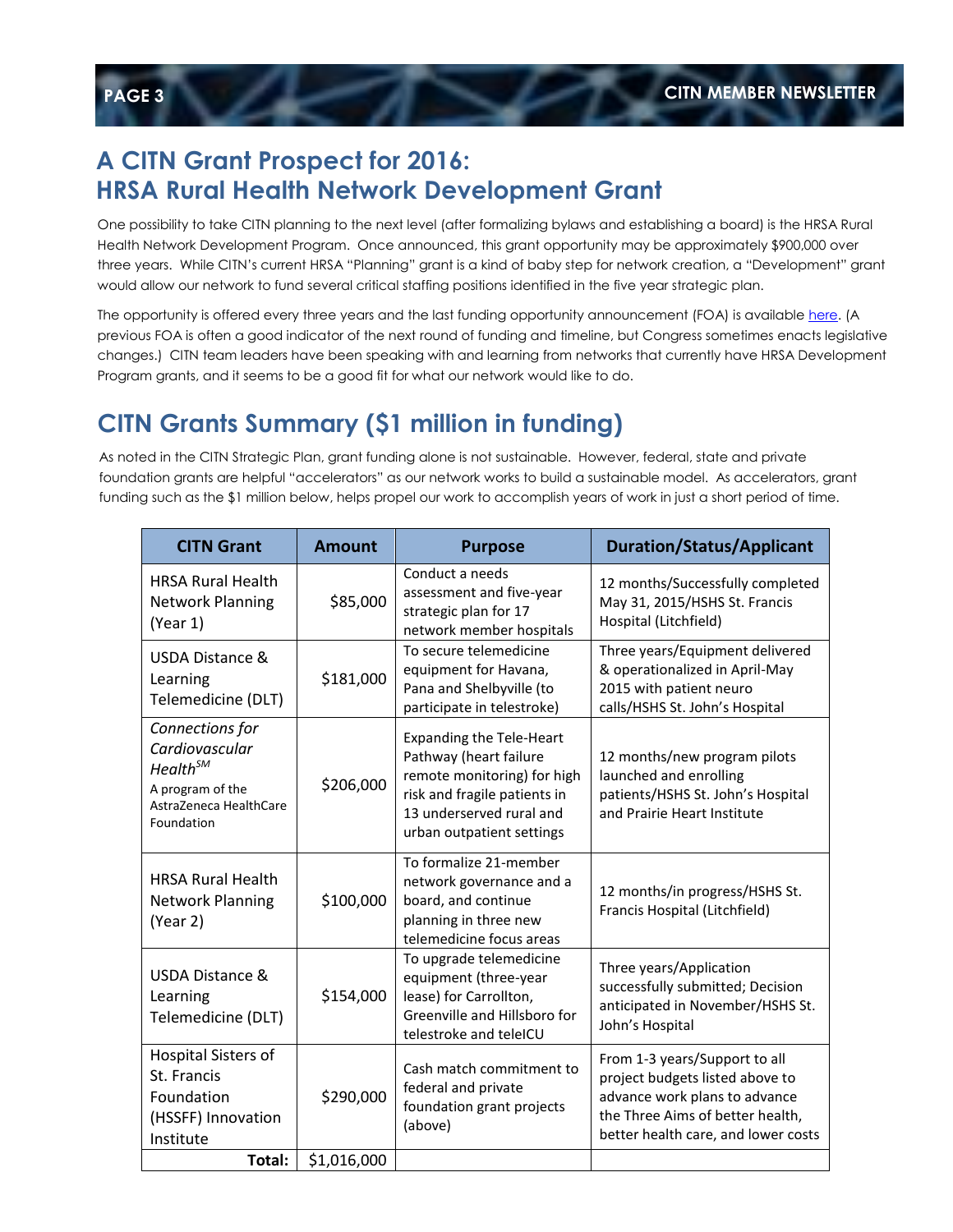# **A Network by Any Other Name…**

In an online member survey this past spring, the most favored name for our network was the "Illinois Telehealth Network." The "Central Illinois Telehealth Network" ranked second, with the "Southern and Central Illinois Telehealth network" ranking third. (Most feedback thought this name was too long.)

The "Illinois Telehealth Network" name will be reserved with the Illinois Secretary of State to ensure it is available when the network's bylaws are formalized and incorporation takes place. The logo and branding will be adjusted to reflect the final name.

The network's tagline, "Connecting resources, strengthening rural health care, saving lives" is a reference to the network's mission and vision articulated in the five year strategic plan.



*The above illustration is the current draft logo and name in current use. When the nonprofit network's bylaws are formalized, the board will likely have a professionally designed logo represent the organization.*

#### **Strategic Plan & Map**

A full copy of the CITN Five-Year Strategic Plan may be foun[d here.](https://www.dropbox.com/s/0x2igbbto3fb6ug/FINAL%20Telehealth%20Network%20Strategic%20Plan%20%2805-01-2015%29.pdf?dl=0)  An executive summary of the strategic plan may be found [here.](https://www.dropbox.com/s/4r8gbmnvijszgrj/Exec.%20Summary-Telehealth%20Network%20Strategic%20Plan%20%2805-01-2015%29.pdf?dl=0) 

A Member Map may be foun[d here.](https://www.dropbox.com/s/6w0ev0llo245d96/CITN%20Map%20%282015-2016%29.pdf?dl=0)

#### **Your CITN Team**

- Gurpreet Mander, MD, CITN Chair; Chief Medical Officer, HSHS St. John's Hospital (Springfield, IL) [Gurpreet.Mander@hshs.org](mailto:Gurpreet.Mander@hshs.org)
- Michelle Oliver, CITN Director, VP of Operations—Patient Satisfaction, Hospital Sisters Health System - Central Illinois Division (Springfield IL) [Michelle.Oliver@hshs.org](mailto:Michelle.Oliver@hshs.org)
- Chris Schmidt, CITN Member, Regional Stroke and Telemedicine Nurse Coord., HSHS St. John's Hospital (Springfield IL) [Chris.Schmidt@hshs.org](mailto:Chris.Schmidt@hshs.org)
- Julie Edwards, CITN Outreach Director, CONNECT Outreach Representative, HSHS St. John's Hospital (Springfield, IL[\) Julie.Edwards@hshs.org](mailto:Julie.Edwards@hshs.org)
- David Mortimer, CITN Administrative Director, Delivery Innovation Grant Program Manager, Hospital Sisters Health System (Springfield, IL) [David.Mortimer@HSHS.org](mailto:David.Mortimer@HSHS.org) cell: 217.381.5483
- HMA Team (providing expertise on CITN Governance/Bylaws/Board Development):
	- o Dawn Hamilton, JD, MHA, Senior Consultant dhamilton@healthmanagement.com
	- o Margaret Kirkegaard, MD, MPH, Principal[, mkirkegaard@healthmanagement.com](mailto:mkirkegaard@healthmanagement.com)
	- o Meghan Kirkpatrick, Senior Consultant, [mkirkpatrick@healthmanagement.com](mailto:mkirkpatrick@healthmanagement.com)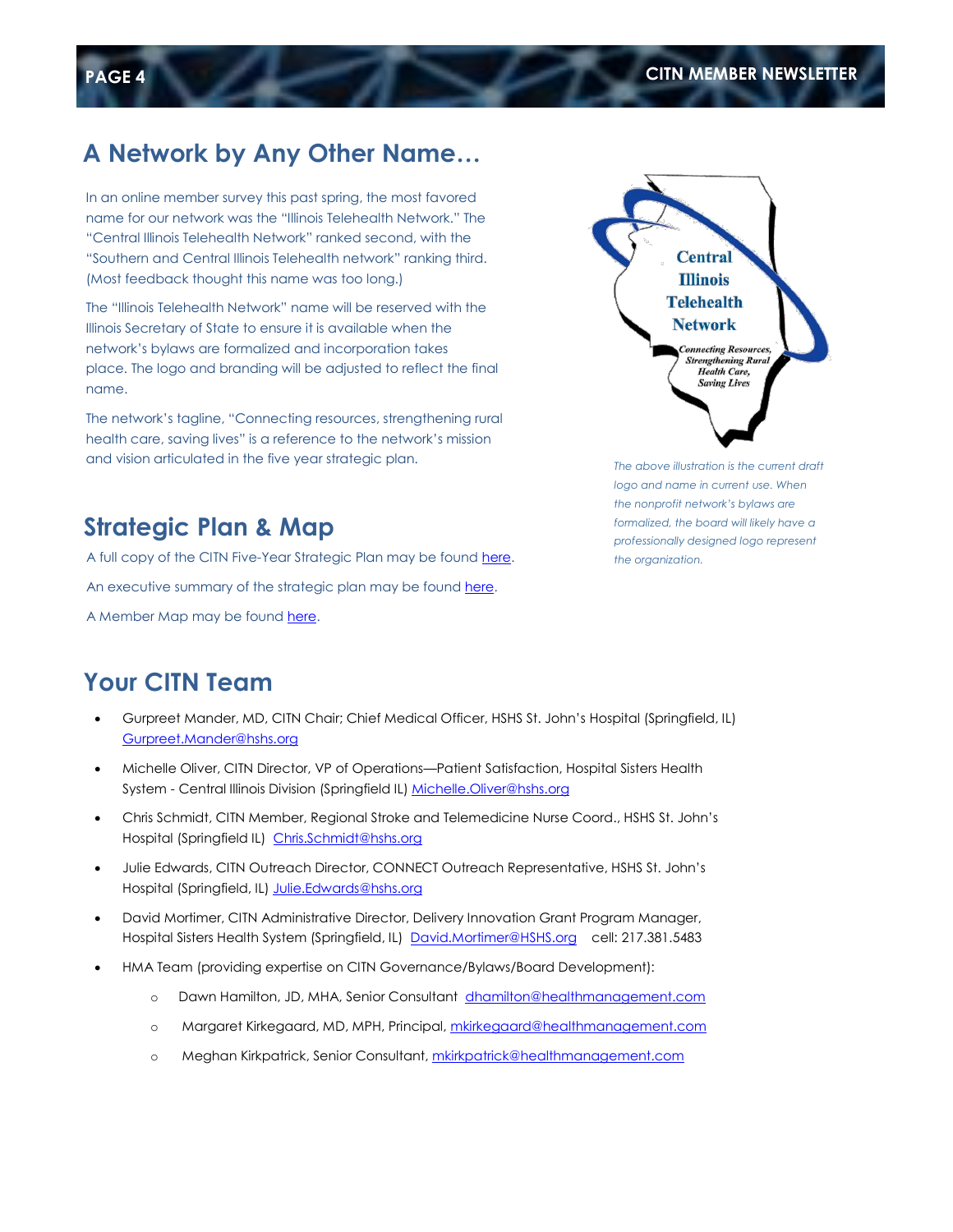#### **Telestroke Growth & Stellar Response Times! Tele-ICU Launched**

Over the past 13 months (ending June 30), the telestroke program led by CITN member HSHS St. John's Hospital saw 341 telemedicine neurology calls. Neuro response times to consult requests have been less than 7 minutes!

Hillsboro Area Hospital marked the telestroke program's first neurologist specialist telemedicine referral consult in April 2014. Today the telestroke network has 12 active sites. Using the same InTouch equipment for telestroke in emergency departments, Tele-ICU has just been launched at three sites: Greenville Regional Hospital, HSHS St. Francis Hospital (Litchfield) and Boyd Memorial Hospital (Carrollton).

"Because many rural communities often have no physicians with specialty stroke training, tele-stroke programs can extend specialist neurologist expertise to rural hospitals," said Dr. Mander. He added, "Our network allows rural hospitals to have 24/7 emergency department access to stroke specialists, and we will someday use the same technology to provide other 24/7 specialty services that are unavailable in rural areas."

Stroke is a leading cause of death and disability, but in rural emergency departments, tele-stroke can save lives by providing rapid videoconference access to stroke specialists. These specialists maybe hundreds of miles away, but they can evaluate patients for tPA, a clot-busting drug that can reduce death and disability from stroke (tPA must be administered within a few hours after stroke symptoms begin). Computed tomography (CT) scans and other tests are also shared electronically in a tele-stroke consultation.

#### **Important Dates**

| CITN Member Conference Call (with Committee Updates) Aug. 5 (3-4 pm CT)                           |  |
|---------------------------------------------------------------------------------------------------|--|
|                                                                                                   |  |
| IL rural Health Association Annual Conference (East Peoria, IL) with Tele-Behavioral Health       |  |
| CITN Virtual Technologies/Virtual Urgent Care Committee (call #1)Aug. 14 (3-4 pm CT)              |  |
|                                                                                                   |  |
| CITN Virtual Technologies/Virtual Urgent Care Committee (call #2) Sept. 16 (1-2 pm CT)            |  |
|                                                                                                   |  |
| Illinois Hospital Association Innovation Forum presentation by CITN Advisor, Dr. Mark Stampehl on |  |

# **Technical Assistance**

To ensure the success of grantees, HRSA provides Technical Assistance (TA) at no cost. This TA is provided by experts in network planning and development. Our TA is provided through monthly webinars led Rural [Health Innovations,](https://www.ruralcenter.org/rhi/network-ta) based in Duluth, Minnesota.

TA services are provided to rural health networks across the country through education, training and guidance that includes webinars, site visits, consultations, resources, tools, support in creating sourcebooks, and guidance in self-assessment, evaluation and strategic planning. Any CITN member is welcome to join these TA calls (please email [David.Mortimer@HSHS.org](mailto:David.Mortimer@HSHS.org) to be added to the email distribution list to receive calendar invites).



*Using the same InTouch equipment…, Tele-ICU has just been launched at Greenville Regional Hospital, HSHS St. Francis Hospital (Litchfield) and Boyd Memorial Hospital (Carrollton).*

| $\overline{2}$ | 3  | $\boldsymbol{4}$ | 5  | 6  | 7  | 8                |
|----------------|----|------------------|----|----|----|------------------|
| 9              | 10 | 11               | 12 | 13 | 14 | 15               |
| 16             | 17 | 18               | 19 | 20 | 21 | 22               |
| 23             | 24 | 25               | 26 | 27 | 28 | 29               |
| 30             | 31 |                  |    |    |    | <b>BERTHERED</b> |

|        |                        |         | 2                | з        | 4              | 5        |
|--------|------------------------|---------|------------------|----------|----------------|----------|
| 6      | 7                      | 8       | 9                | 10       | 11             | 12       |
| 13     | 14                     | 15      | 16               | 17       | 18             | 19       |
| 20     | 21                     | 22      | 23               | 24       | 25             | 26       |
| 27     | 28                     | 29      | 30               |          |                |          |
|        |                        |         |                  |          |                |          |
| Sunday | October 2015<br>Monday | Tuesday | <b>Wednesday</b> | Thursday | Friday         | Saturday |
|        |                        |         |                  |          | $\overline{2}$ | 3        |
| 4      | 5                      | 6       |                  | 8        | 9              | 10       |
| 11     | 12                     | 13      | 14               | 15       | 16             | 17       |
| 18     | 19                     | 20      | 21               | 22       | 23             | 24       |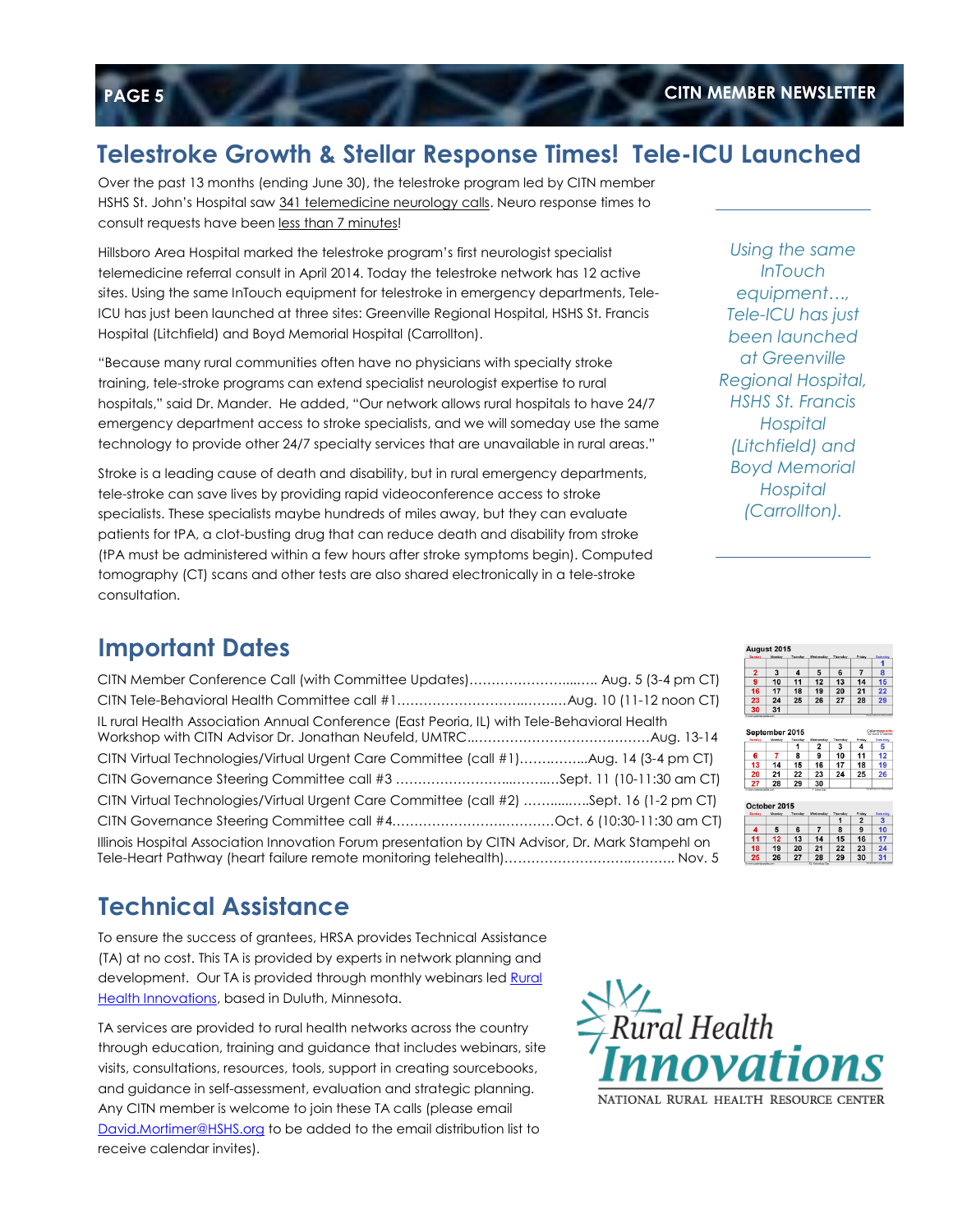#### **HRSA Grant Announced**

As members know, CITN's funding is currently funded by a Health Resources and Services Administration (HRSA) Rural Health Network Planning Program grant (June 1, 2015 through May 31, 2016). This project is guided by a MOU signed by 21 hospital CEOs that may be found [here.](https://www.dropbox.com/s/d123koffifhmpus/Map%20%26%20MOU%20%282015-2016%29%20DropBox.pdf?dl=0) At the June 3 CITN meeting at the Chiara Center in Springfield, representatives from Congressmen John Shimkus (IL-15th) and Rodney Davis (IL-13th) announced the new \$100,000 federal grant to HSHS St. Francis Hospital (Litchfield) which will be used by the CITN to increase rural access to specialty care.



The grant supports further development of a rural hospital telehealth network made up of 21 Illinois hospitals (including HSHS Medical Group). Funding from the grant program will be used to promote the planning of healthcare networks to achieve efficiencies, expand access to, coordinate, and improve the quality of essential health care services through the use to telehealth technology. Of the 52 CITN attendees at the CITN meeting on June 3, 13 were CEOs and 13 were other csuite level representatives of their organizations.

**PHOTO:** From left to right: David Mortimer, CITN Administrative Director, HSHS; Dr. Gurpreet Mander, CITN Chair, CMO HSHS St. John's Hospital; Mary Starmann-Harrison, President and CEO, HSHS; Deb Detmers, Office of Congressman Shimkus; Philip Lasseigne, Office of Congressman Rodney Davis.

#### **Support from Elected Representatives**

In July, HSHS St. John's Hospital submitted a USDA Distance & Learning Telemedicine (DLT) grant application requesting \$154,000 to upgrade telemedicine equipment for Boyd Memorial Hospital (Carrollton), Greenville Regional Hospital (Greenville) and Hillsboro Area Hospital (Hillsboro). If funded, this new leased equipment will continue providing telestroke services and can be used to expand to tele-ICU and other services. (A decision is expected by November.) CITN received grant support letters for the DLT proposal from **U.S. Senators Dick Durbin** and **Mark Kirk**, and from **Members of Congress Rodney Davis** (13th District) and **John Shimkus** (15<sup>th</sup> District). The letters may be found [here.](https://www.dropbox.com/sh/02a0ormtsac0mkj/AACa2ZCZYo3PlUMnx7x53mfMa?dl=0)

*"…this program will enable HSHS St. John's Hospital to obtain telemedicine equipment, which would help save lives and reduce the disability of stroke victims in rural Illinois hospitals. It would also help expand patient access to advanced medical care."*



*"By increasing access to stroke neurologists…, we can also increase the likelihood that stroke victims receive tPA, the only FDA approved treatment for an ischemic stroke… tPA helped save my life and I want others to have the same opportunity."*



*-Senator Dick Durbin (CITN support [letter\)](https://www.dropbox.com/s/zyk1hfbj4jss3ck/Sen.%20Durbin.pdf?dl=0)*

*-Senator Mark Kirk (CITN support [letter\)](https://www.dropbox.com/s/f35ly6uik0mfq8m/Sen.%20Kirk.pdf?dl=0)*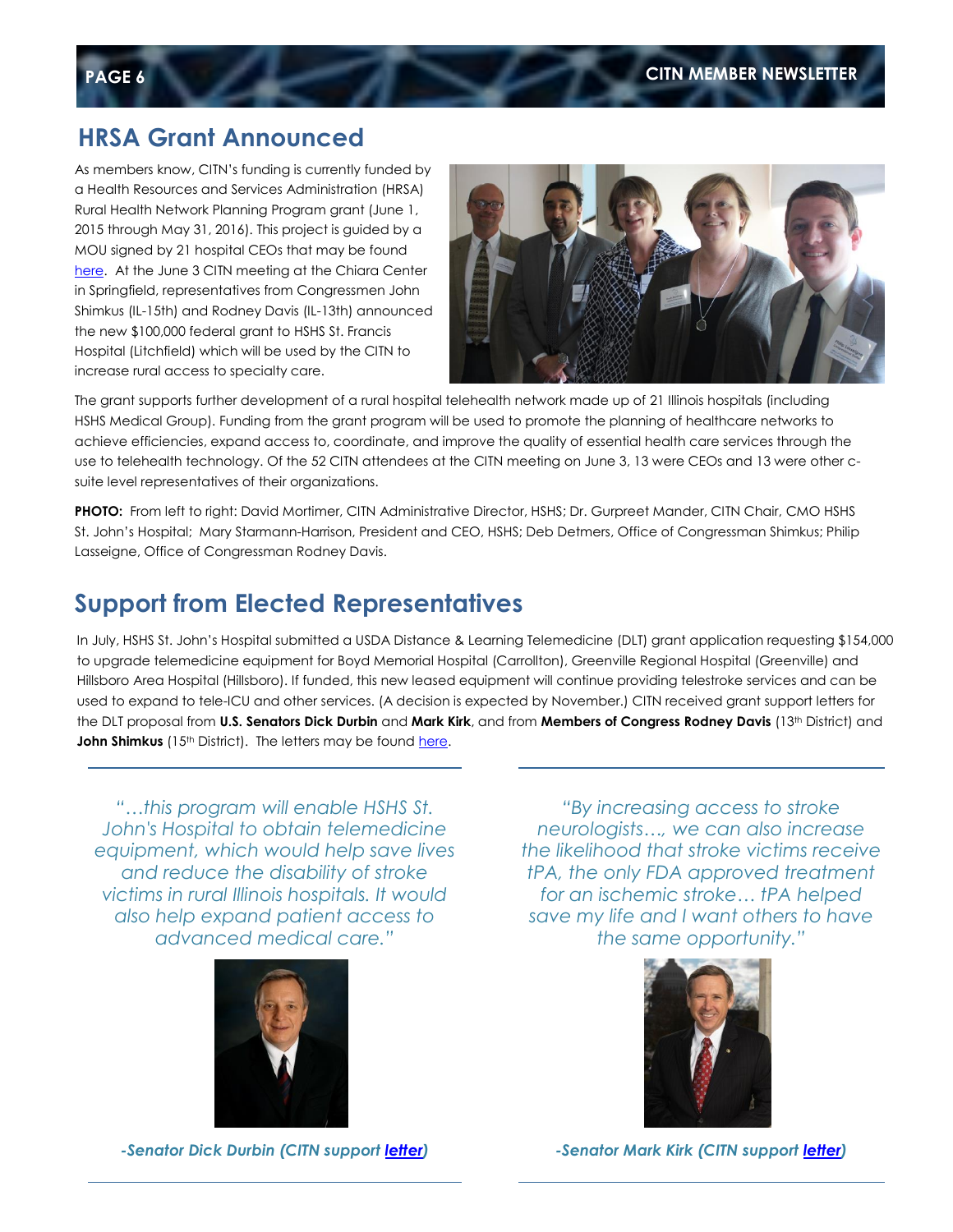## **Meet Our HMA Consultants**

Thanks to HRSA grant funding, CITN has the expertise of a high-powered consulting group by the name of [Health Management Associates](https://www.healthmanagement.com/) (HMA). Currently, the HMA team is providing expertise and guidance on the development of CITN Governance (Bylaws) and the development of a board. Our HMA colleagues are:

- o Dawn Hamilton, JD, MHA, Senior Consultant
- o Margaret Kirkegaard, MD, MPH, Principal
- o Meghan Kirkpatrick, Senior Consultant

HMA is a consulting firm (with 15 offices around the country) specializing in the fields of health system restructuring, health care program development, health economics and finance, program evaluation, and data analysis. HMA has clients across the country, including the major safety net health systems, private sector providers, and local, state, and federal governments. HMA is widely regarded as a leader in providing technical and analytical services to health care purchasers, payers, and providers, with a special concentration on those who address the needs of the medically indigent and underserved.

### **Innovation Institute Support**

Four of CITN's grant projects have had the support of the [Hospital Sisters of St. Francis](https://www.hshs.org/foundation.aspx)  [Foundation](https://www.hshs.org/foundation.aspx)'s Innovation Institute, which was created thanks to Dr. Frank Mikell's foresight. (Before his retirement, Dr. Mikell served as Chief Physician Executive for HSHS and he now serves on the Foundation Board.)

In CITN welcome comments to members and CEOs on June 3, Mary Starmann-Harrison, President and CEO, Hospital Sisters Health System, described the Innovation Institute:

> "The 'without walls' nature of the Innovation Institute helps accelerate critical Wisconsin and Illinois projects in telemedicine, telehealth and network development. It helps advance our efforts of better health, better health care, and lower costs through improved quality—the Three Aims articulated by Dr. Donald Berwick."

As a result, \$280,000 of Institute funding has leveraged \$665,000 in external federal, state and private foundation grant support over four years.

# **Media**

A July 15 Illinois Times **[article](https://www.dropbox.com/s/do8rvioc1pparq9/Illinois%20Times%20July%202015.pdf?dl=0)** by a reporter that interviewed CITN Chair Dr. Gurpreet Mander highlights several Illinois telemedicine programs and mentions the following CITN projects:

- Dr. Mark Stampehl's new Prairie Heart Institute at HSHS St. John's Hospital Tele-Heart Pathway outpatient telehealth remote monitoring program (for fragile and high risk heart failure patients)
- The *Connections for Cardiovascular HealthSM* A program of the AstraZeneca HealthCare Foundation grant project
- The Hospital Sisters of St. Francis Foundation Innovation Institute support (top of page four)